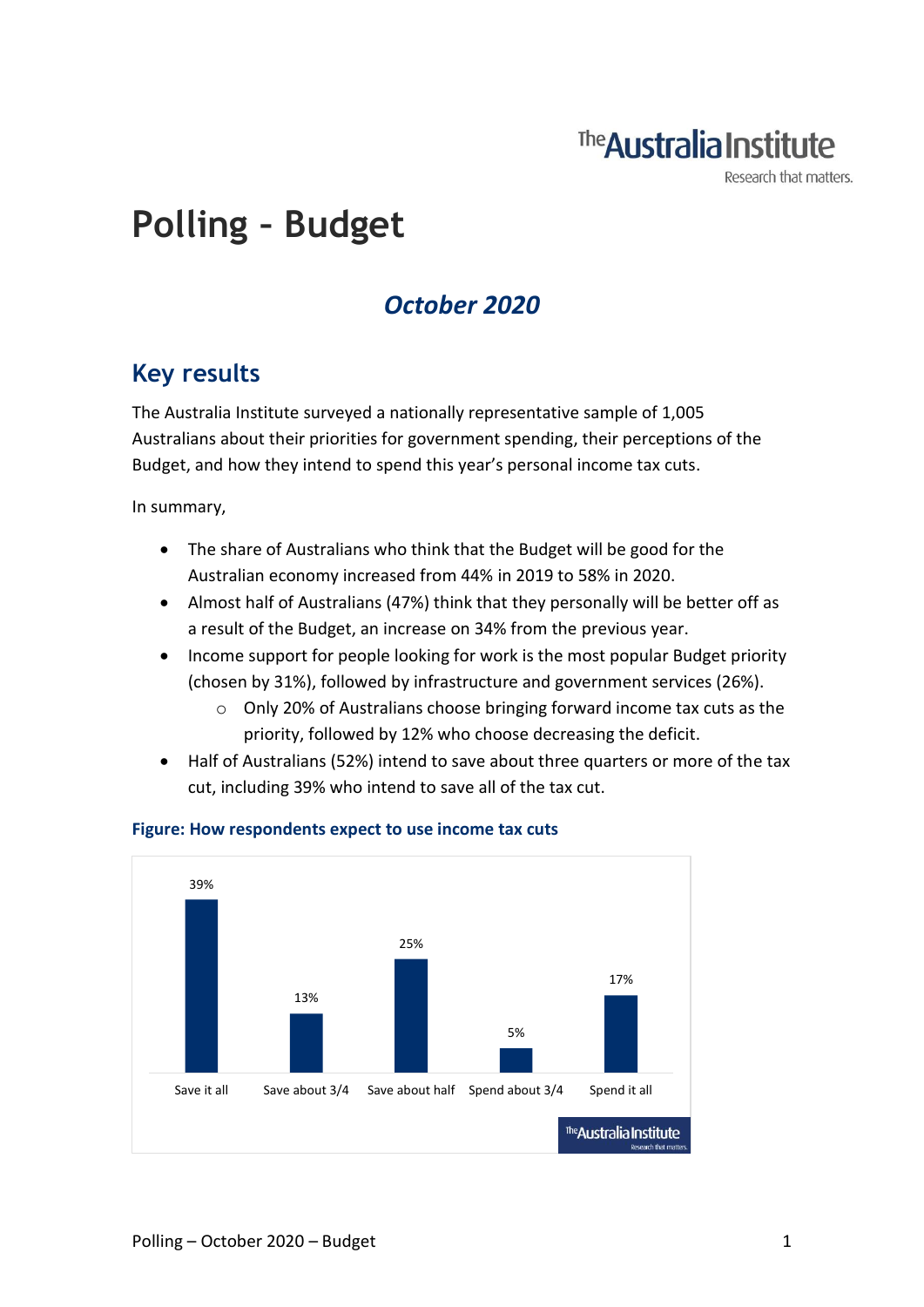#### **Budget well-received by Australians**

Respondents were asked two Budget opinion questions that have been asked by *The Australian* in previous years: how good they think the Budget will be overall for the economy and how they think the Budget will affect their own financial position.<sup>1</sup>

- The share of Australians who think that the Budget will be good for the Australian economy has increased from fewer than one in two (44%) to almost three in five (58%).
- There is no change in those who think the Budget will be quite bad or extremely bad (18% in both years).
- There is a significant fall in the share of those "uncommitted" or who don't know/aren't sure, from 38% to 25%.



#### **Figure 1: Budget overall good or bad for the economy**

<sup>1</sup> For the questions and last year's results, see Benson (2019) *Game on: Morrison's budget bounce*, https://www.theaustralian.com.au/nation/politics/coalition-in-striking-distance-of-labor/newsstory/e0a8b9992b0980a62f922edf649996b3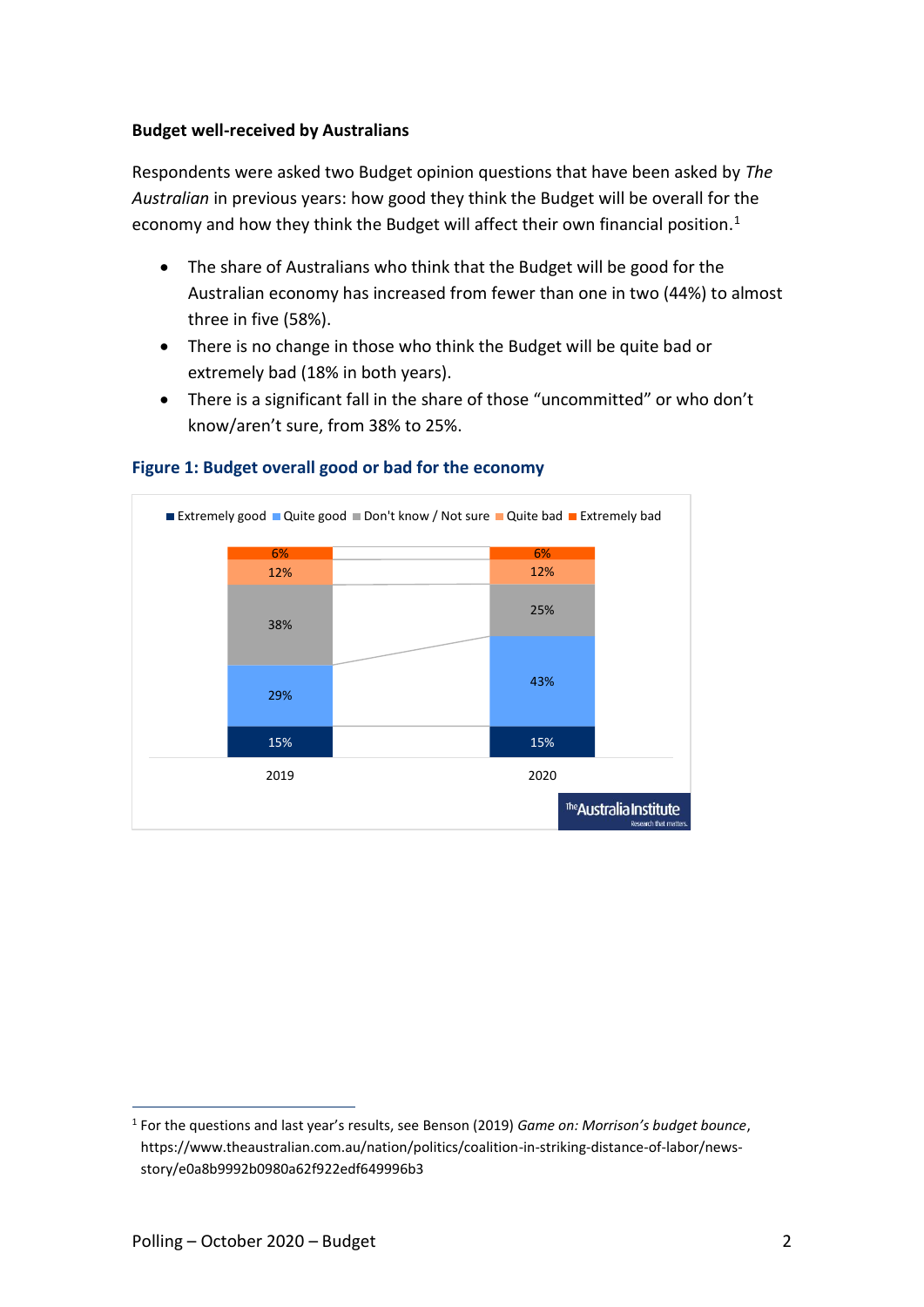- Almost half of Australians (47%) think that they personally will be better off as a result of the Budget, an increase on 34% from the previous year.
- There is also an increase in the number of Australians who think they will be worse off, from 19% to 30%.



#### **Figure 2: How Budget will affect personal financial position**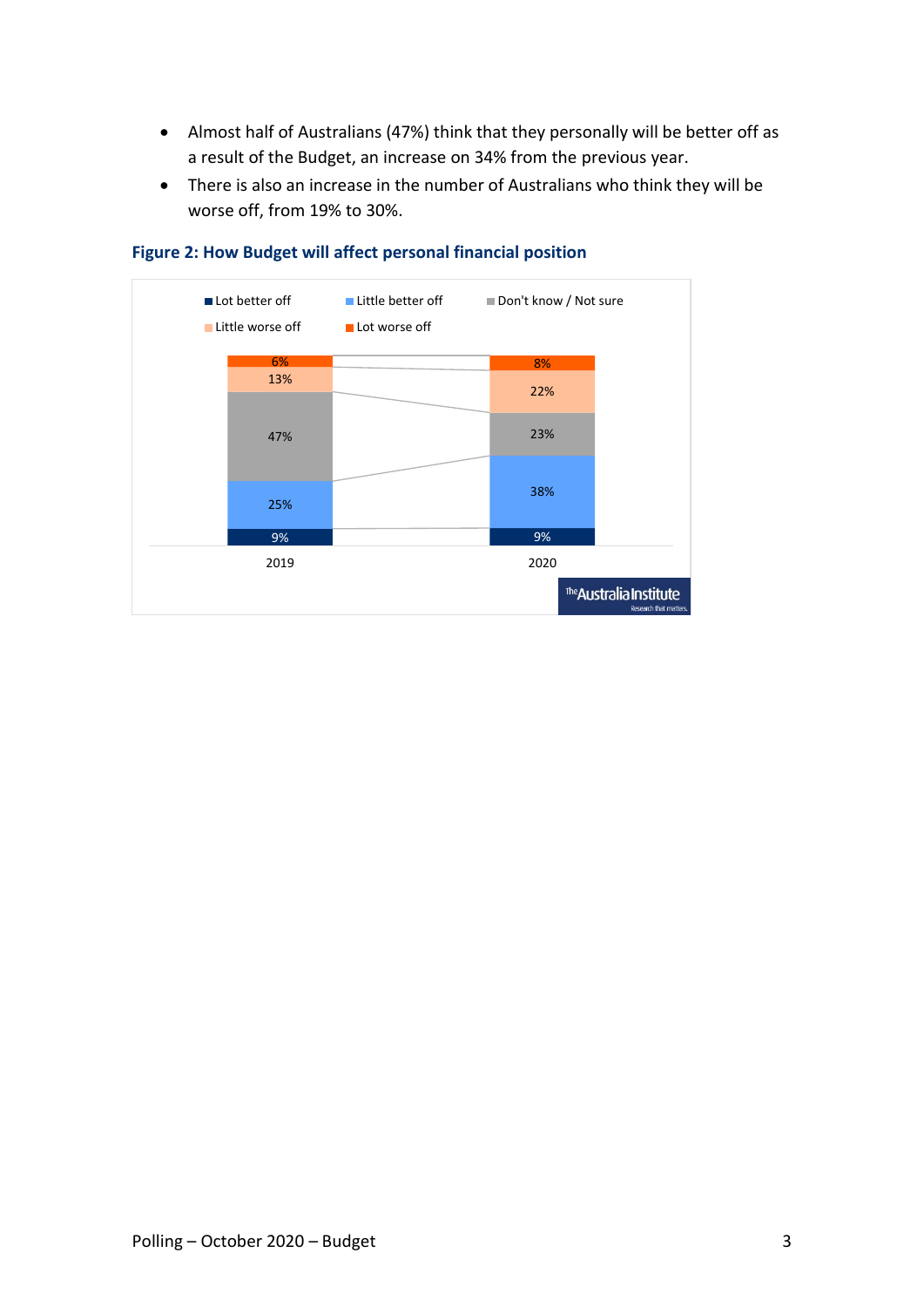#### **Income support for jobseekers top Budget priority for Australians**

Respondents were told that the federal government had brought forward part of its personal income tax cuts. They were then asked which was their preferred funding priority, out of bringing forward income tax cuts, decreasing the deficit, spending on infrastructure and government services, or income support for jobseekers.<sup>2</sup>

- Income support for people looking for work was the most popular priority, chosen by three in 10 Australians (31%).
- Spending on infrastructure and government services like health and education was the second most popular priority, chosen by one in four Australians (26%).
- Bringing forward income tax cuts was the third most popular priority, chosen by one in five Australians (20%).
- Decreasing the deficit was least popular, chosen by one in 10 (12%).



#### **Figure 3: Priority for government spending**

<sup>2</sup> For equivalent results for September 2020 before the Budget, see The Australia Institute (2020) *Polling - Should income tax cuts be brought forward?*, https://www.tai.org.au/content/polling-voters-wantjobseeker-boost-government-spending-over-tax-cuts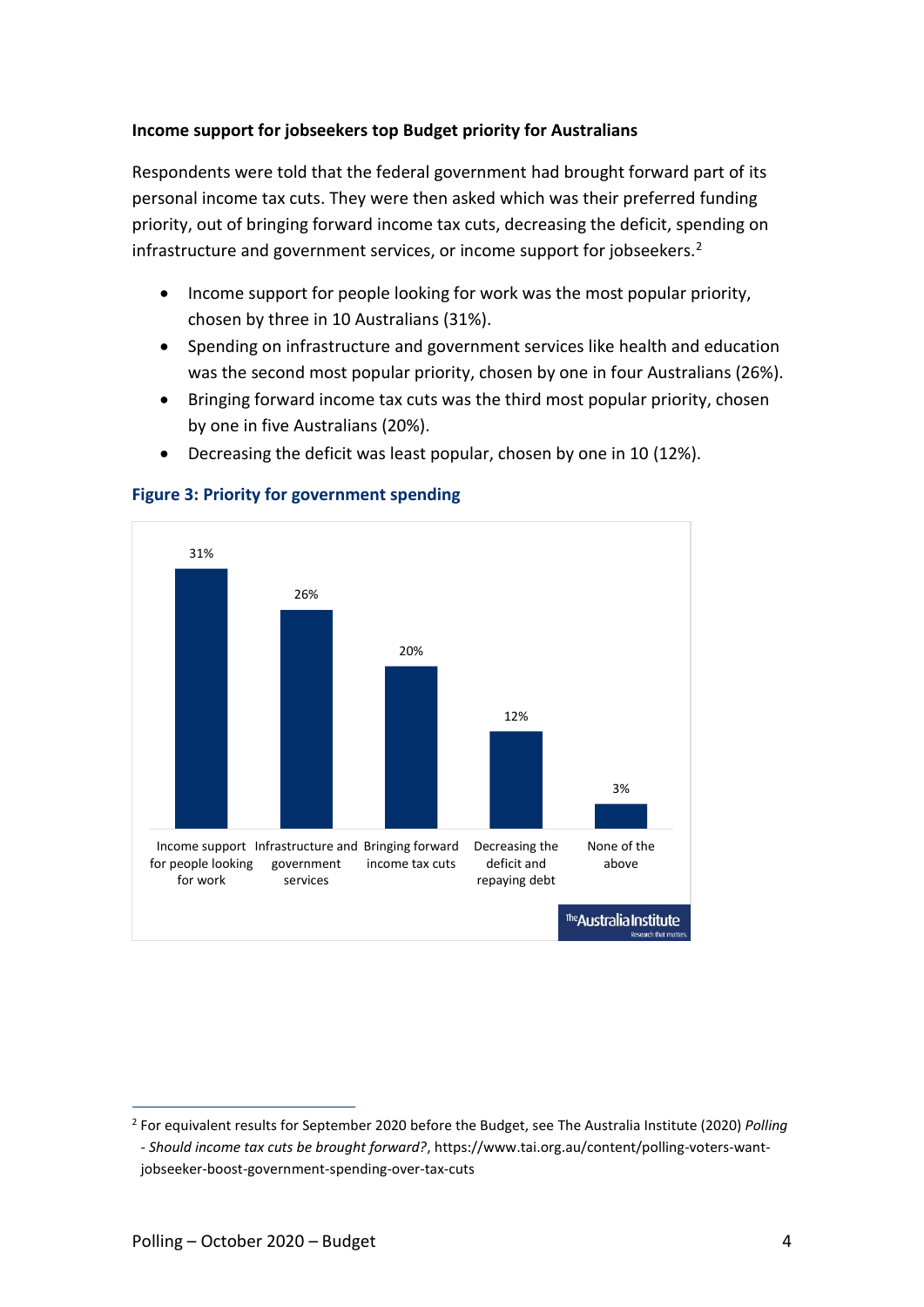#### **Most will save tax cut stimulus, not spend it**

- Less than one in five (17%) Australians intend to spend the entire tax cut they receive. A further 5% intend to spend about three quarters of the tax cut.
- One in four Australians (25%) intend to save about half of the tax cut and spend the other half.
- Half of Australians (52%) intend to save about three quarters or more of the tax cut, including 39% who intend to save all of the tax cut.



**Figure 4: How respondents expect to use income tax cuts**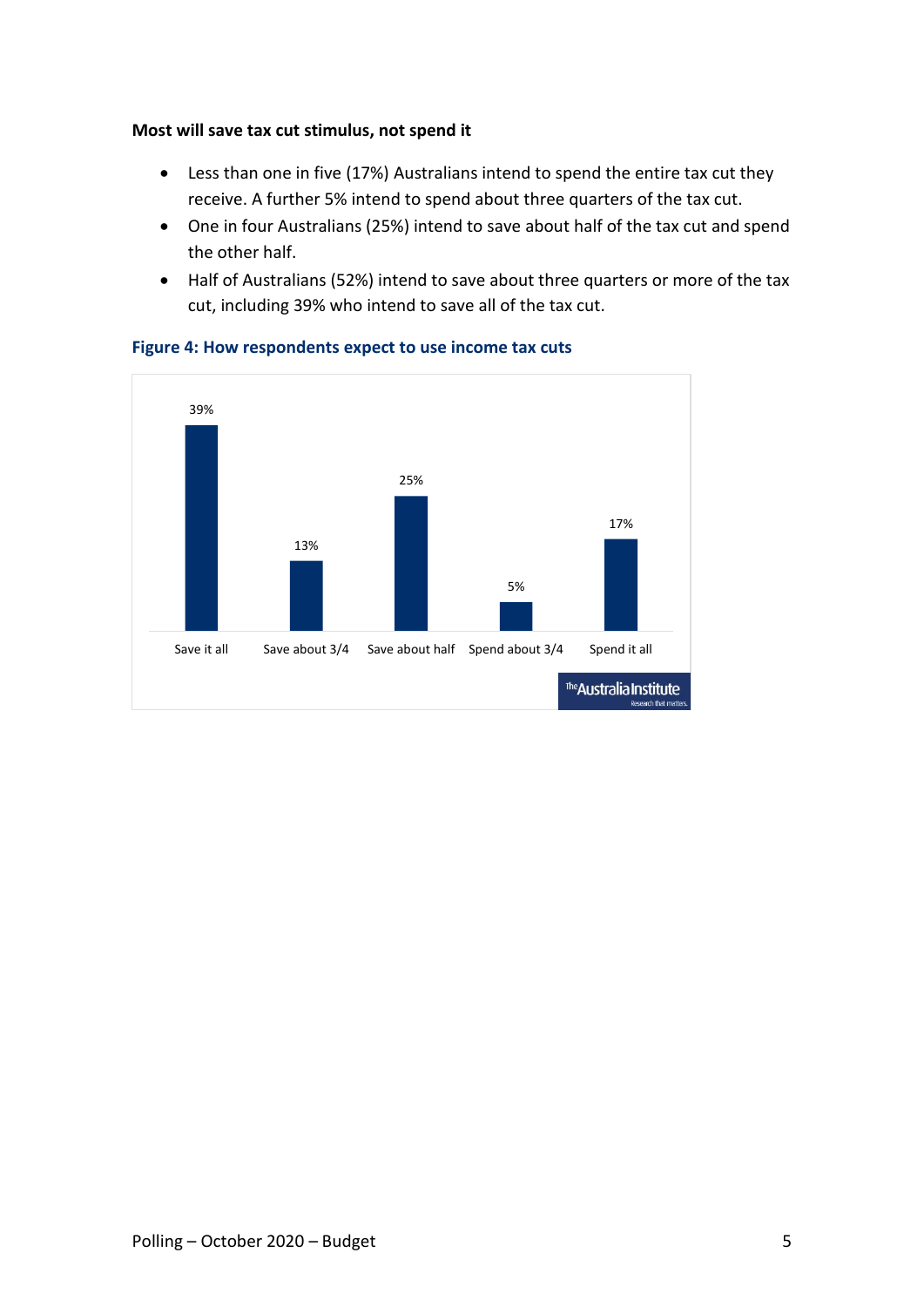### **Method**

The Australia Institute surveyed 1,005 people on 8–9 October 2020, online through Dynata's Rapid Results polling, with nationally representative samples by gender, age and region.

The margin of error (95% confidence level) for the national results is 3%.

Results are shown only for larger states.

Voting crosstabs show voting intentions for the House of Representatives. Those who were undecided were asked which way they were leaning; these leanings are included in voting intention crosstabs. "Coalition" includes separate responses for Liberal and National. "Other" refers to Independent/Other.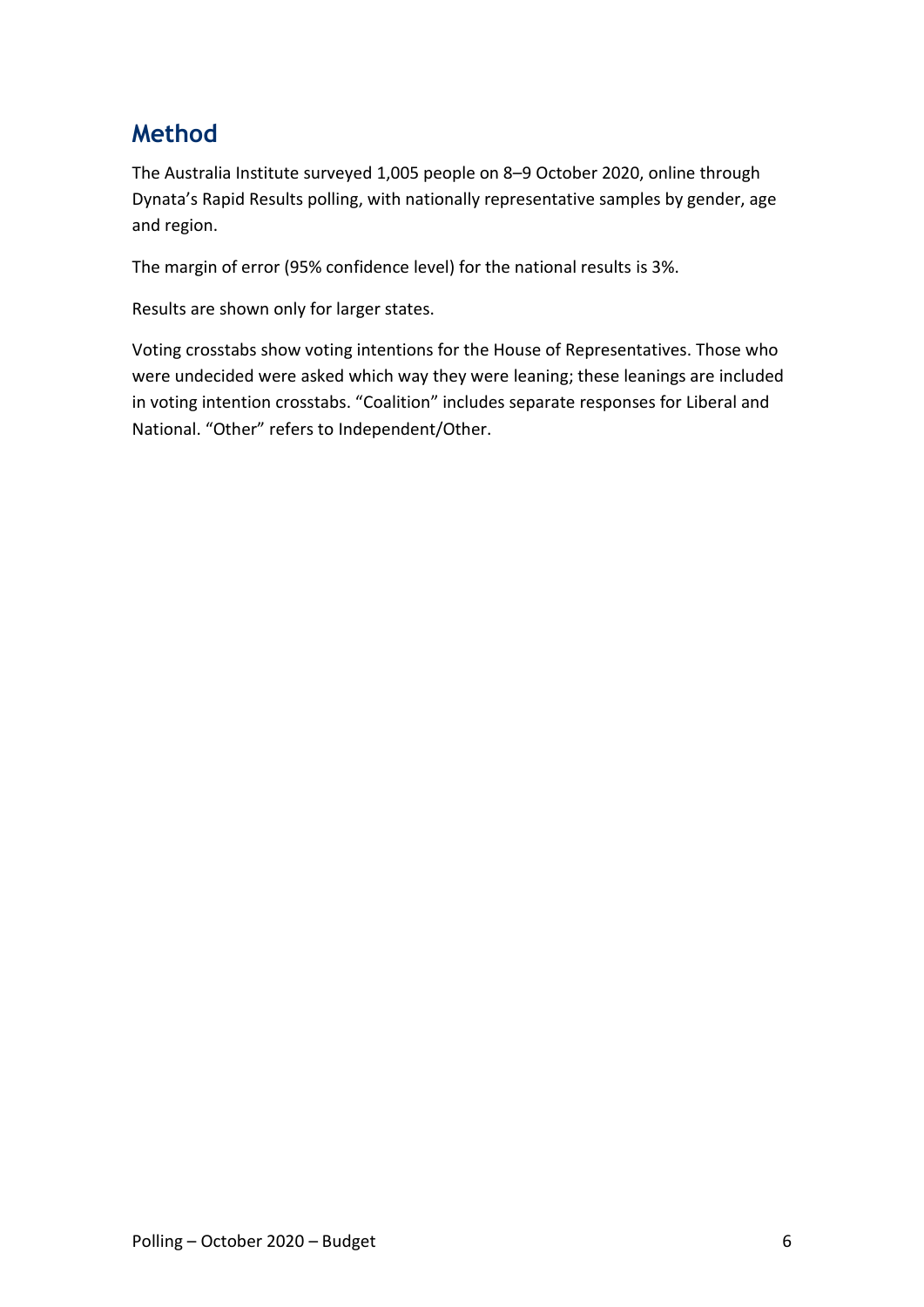### **Detailed results**

*In the Federal Budget released this week, the government announced that it plans to bring forward some of its legislated personal income tax cuts.*

*During the economic recovery from the COVID-19 crisis, which would you prefer government spending to prioritise?*

|                                                                                    | Total | <b>Male</b> | <b>Female</b> | <b>NSW</b> | <b>Vic</b> | Qld | <b>WA</b> |
|------------------------------------------------------------------------------------|-------|-------------|---------------|------------|------------|-----|-----------|
| <b>Bringing forward income tax cuts</b>                                            | 20%   | 18%         | 21%           | 20%        | 18%        | 21% | 20%       |
| Decreasing the deficit and<br>repaying debt                                        | 12%   | 10%         | 13%           | 10%        | 12%        | 9%  | 11%       |
| Spending on infrastructure and<br>government services like health<br>and education | 26%   | 34%         | 20%           | 25%        | 29%        | 27% | 25%       |
| Income support for people<br>looking for work                                      | 31%   | 32%         | 31%           | 32%        | 35%        | 30% | 28%       |
| None of the above                                                                  | 3%    | 3%          | 3%            | 6%         | 0%         | 2%  | 2%        |
| Don't know / Not sure                                                              | 8%    | 3%          | 12%           | 7%         | 5%         | 10% | 14%       |

|                                                                                    | Total | <b>Coalition</b> | Labor | <b>Greens</b> | One<br><b>Nation</b> | <b>Other</b> |
|------------------------------------------------------------------------------------|-------|------------------|-------|---------------|----------------------|--------------|
| <b>Bringing forward income tax</b><br>cuts                                         | 20%   | 21%              | 19%   | 13%           | 28%                  | 16%          |
| Decreasing the deficit and<br>repaying debt                                        | 12%   | 14%              | 9%    | 11%           | 9%                   | 14%          |
| Spending on infrastructure and<br>government services like<br>health and education | 26%   | 29%              | 24%   | 30%           | 22%                  | 21%          |
| Income support for people<br>looking for work                                      | 31%   | 27%              | 39%   | 35%           | 20%                  | 28%          |
| None of the above                                                                  | 3%    | 3%               | 3%    | 1%            | 7%                   | 2%           |
| Don't know / Not sure                                                              | 8%    | 6%               | 7%    | 9%            | 15%                  | 18%          |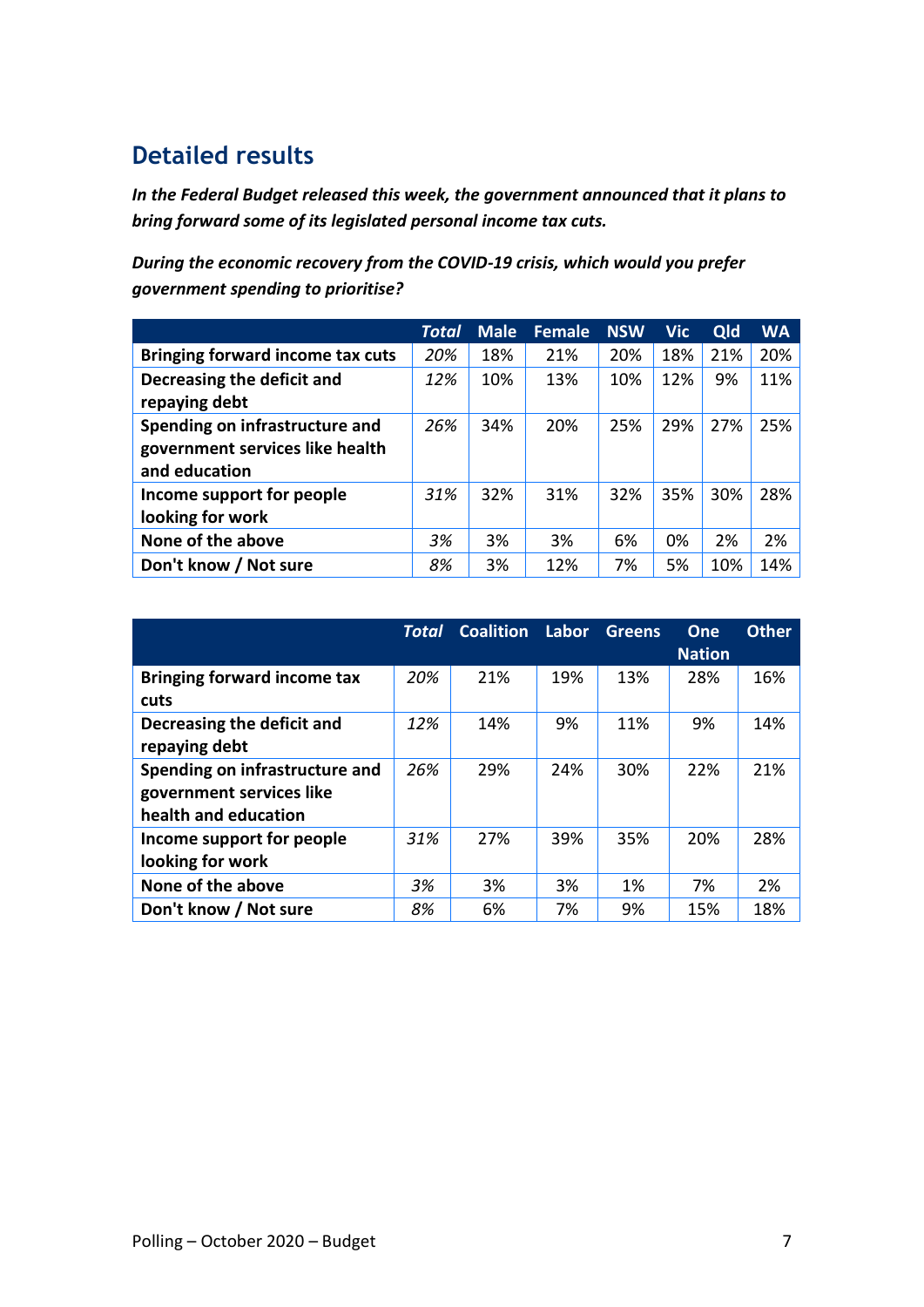*Thinking of the federal budget handed down by Treasurer Josh Frydenberg recently. Overall do you believe the budget will be good or bad for the Australian economy?*

|                       | Total | <b>Male</b> | <b>Female</b> | <b>NSW</b> | <b>Vic</b> | Qld | WA  |
|-----------------------|-------|-------------|---------------|------------|------------|-----|-----|
| <b>Extremely good</b> | 15%   | 23%         | 8%            | 20%        | 11%        | 14% | 14% |
| Quite good            | 43%   | 47%         | 39%           | 41%        | 46%        | 43% | 39% |
| <b>Quite bad</b>      | 12%   | 11%         | 12%           | 14%        | 9%         | 11% | 12% |
| <b>Extremely bad</b>  | 6%    | 5%          | 7%            | 4%         | 8%         | 4%  | 6%  |
| Don't know / Not sure | 25%   | 14%         | 34%           | 21%        | 25%        | 28% | 29% |

|                       | Total | <b>Coalition</b> | Labor | Greens | One           | <b>Other</b> |
|-----------------------|-------|------------------|-------|--------|---------------|--------------|
|                       |       |                  |       |        | <b>Nation</b> |              |
| <b>Extremely good</b> | 15%   | 24%              | 8%    | 9%     | 9%            | 5%           |
| Quite good            | 43%   | 52%              | 38%   | 26%    | 41%           | 28%          |
| <b>Quite bad</b>      | 12%   | 5%               | 16%   | 22%    | 11%           | 18%          |
| <b>Extremely bad</b>  | 6%    | 1%               | 10%   | 11%    | 4%            | 14%          |
| Don't know / Not sure | 25%   | 18%              | 28%   | 33%    | 35%           | 35%          |

*How do you think the budget will affect your own financial position in the next 12 months? Do you believe you personally will be better or worse off?*

|                       | Total | <b>Male</b> | Female | <b>NSW</b> | <b>Vic</b> | Qld | <b>WA</b> |
|-----------------------|-------|-------------|--------|------------|------------|-----|-----------|
| Lot better off        | 9%    | 14%         | 5%     | 14%        | 6%         | 6%  | 7%        |
| Little better off     | 38%   | 40%         | 37%    | 36%        | 43%        | 38% | 33%       |
| Little worse off      | 22%   | 21%         | 23%    | 25%        | 20%        | 20% | 25%       |
| Lot worse off         | 8%    | 9%          | 6%     | 7%         | 8%         | 8%  | 6%        |
| Don't know / Not sure | 23%   | 16%         | 29%    | 18%        | 22%        | 29% | 29%       |

|                       | <b>Total</b> | <b>Coalition</b> | Labor | <b>Greens</b> | One<br><b>Nation</b> | <b>Other</b> |
|-----------------------|--------------|------------------|-------|---------------|----------------------|--------------|
| Lot better off        | 9%           | 14%              | 6%    | 7%            | 2%                   | 4%           |
| Little better off     | 38%          | 43%              | 35%   | 28%           | 35%                  | 35%          |
| Little worse off      | 22%          | 16%              | 28%   | 30%           | 22%                  | 25%          |
| Lot worse off         | 8%           | 5%               | 10%   | 11%           | 13%                  | 9%           |
| Don't know / Not sure | 23%          | 22%              | 22%   | 23%           | 28%                  | 27%          |